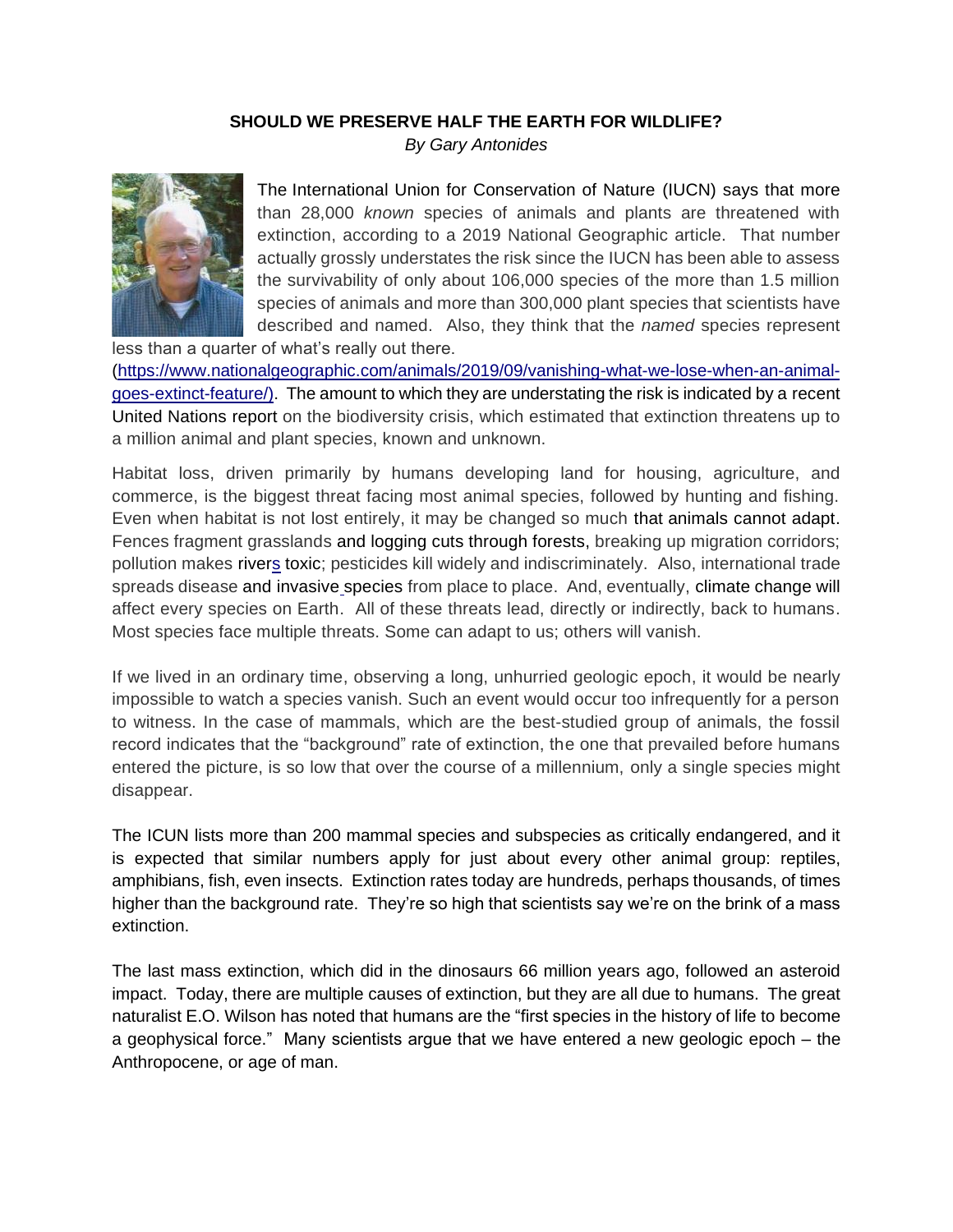

*A Bald Uakari Monkey in the Amazon. The IUCN lists this species as vulnerable. Photo: Alamy*

## **E.O Wilson's Half Earth**

Wilson wants us to set aside half of the planet as protected areas for nature. He is one of the world's most respected biologists, and, in his 2016 book "Half Earth: Our Planet's Fight for Life," he has proposed his radical and challenging idea of setting

aside half of the planet as nature preserves.

In his book, Wilson says that half of both terrestrial and marine ecosystems should be set aside for nature, and says it's time for us to set a big goal instead of aiming for incremental progress. "People understand and prefer goals," he writes. "It is further our nature to choose large goals that, while difficult, are potentially game-changing and universal in benefit."

The reason why half is needed is derived from the science of ecology. The principal cause of extinction is habitat loss." With a decrease of habitat area (A), the sustainable number of species in it (S) drops according to the "species-area curve" which varies with the particulars of the species and area involved, but commonly follows the trend:

| If A is reduced by: | Existing species that will survive |
|---------------------|------------------------------------|
| .50%                | 80%                                |
| 70%                 | 70%                                |
| 90%                 | 50%                                |

Note that these are changes, so having half the earth "conserved" would be a reduction in A of less than 50% since parts of it are already conserved.



*Blue Poison Dart Frog. Amphibians are already suffering from an extinction crisis. Photo: Alamy*

If protection efforts focus on the most biodiverse areas (such as tropical forests and coral reefs), we could potentially protect more species than the

curve would indicate. In contrast, if we only protect 10% of the existing undeveloped area on Earth, we are set to lose around half of the planet's existing species over time. With current policies, this is the track we are now on.

"The extinction rate our behavior is now imposing on the rest of life, and seems destined to continue, is the equivalent of the asteroid strike that wiped out the dinosaurs played out over several human generations," Wilson writes in Half-Earth. According to the World Database on Protected Areas, the world has protected 15.4% of terrestrial area, including inland waters, as of 2014. But protection of the oceans lags far behind with only 3.4% of marine environments under some form of protection.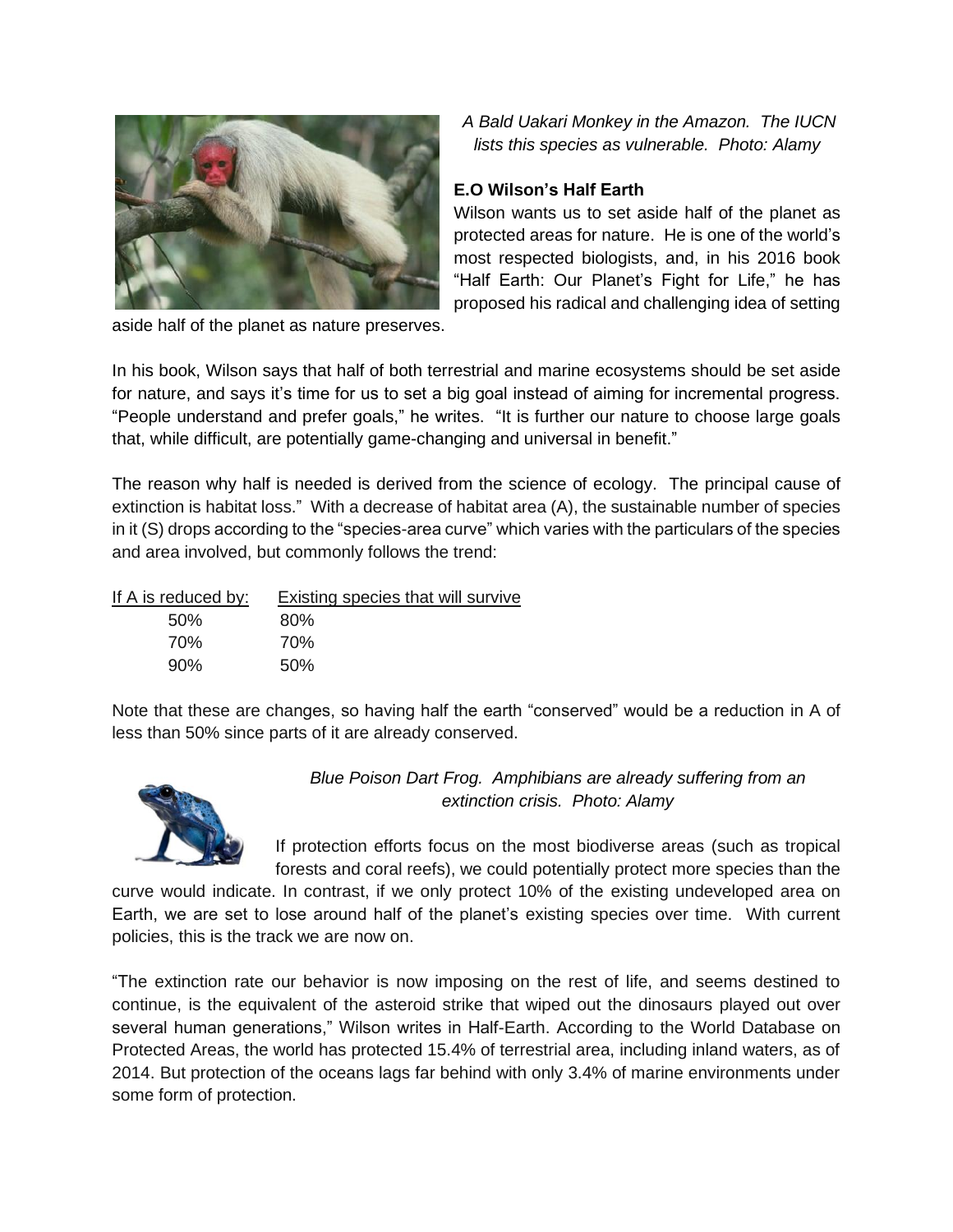Unfortunately, conservation has a long [history](https://news.mongabay.com/2016/05/186480/) of forcibly moving indigenous and local people out of areas to make way for protected areas. But Wilson says that the Half Earth goal should include indigenous territories. This has become increasingly common in Latin America and Australia and could play a big role in other places. These areas are increasingly seen by conservationists as key in the fight to protect nature. For example, indigenous territories currently cover around 13% of Brazil, including massive chunks of the Amazon rainforest. Wilson says that indigenous people "are often the best protectors" of their own lands. Even so, most indigenous people still lack rights to their customary lands.



*Laughing Hauorani women and children in the in the Bameno Community, Ecuador's Yasuni National Park. Photo: Alamy*

Wilson points to Gorongosa national park in Mozambique as an example of how protected areas, if managed well and funded, can actually benefit local people. "The maintenance and expansion of this magnificent reserve has been enhanced by the improvements in agriculture, health,

education, and new jobs in buffer zones. The same effect is demonstrable even within industrialized nations." Indeed, recent research has found that protected areas may improve the conditions of local communities [\(Uganda,](https://news.mongabay.com/2011/08/national-parks-do-not-contribute-to-poverty-finds-decade-long-study/) [Thailand](https://news.mongabay.com/2011/06/environment-versus-economy-local-communities-find-economic-benefits-from-living-next-to-conservation-areas/) and [Costa](https://news.mongabay.com/2011/06/environment-versus-economy-local-communities-find-economic-benefits-from-living-next-to-conservation-areas/) Rica are examples) instead of impoverishing them.

So the half-Earth goal would not mean banning people from half of the planet's land area, but keeping these areas undeveloped. Nature reserves would not have to ban all human activities, but could incorporate various activities in some areas. The US National Park Service has begun the practice of designated preserves within the park boundaries where hunting and fishing are allowed.

Wilson insists that current property rights would not have to be taken away. Instead, governments could use various incentives to support nature conservation on private property. Wilson pointed to the US's National Nature Landmarks program as an example. It encourages landowners to protect important

biological and geologic sites. However, in order to protect half of the planet, incentive programs like these would need to be drastically scaled up and receive far more funding.

But is setting aside half of our land for nature even possible? In 2005, scientists with the University of Wisconsin-Madison estimated that humans used around 40% of the world's land area already for farming (an additional 3% of land area is taken up by urban development). The percentage of land devoted to agriculture has certainly gone up since then, and the global population has risen by nearly a billion people.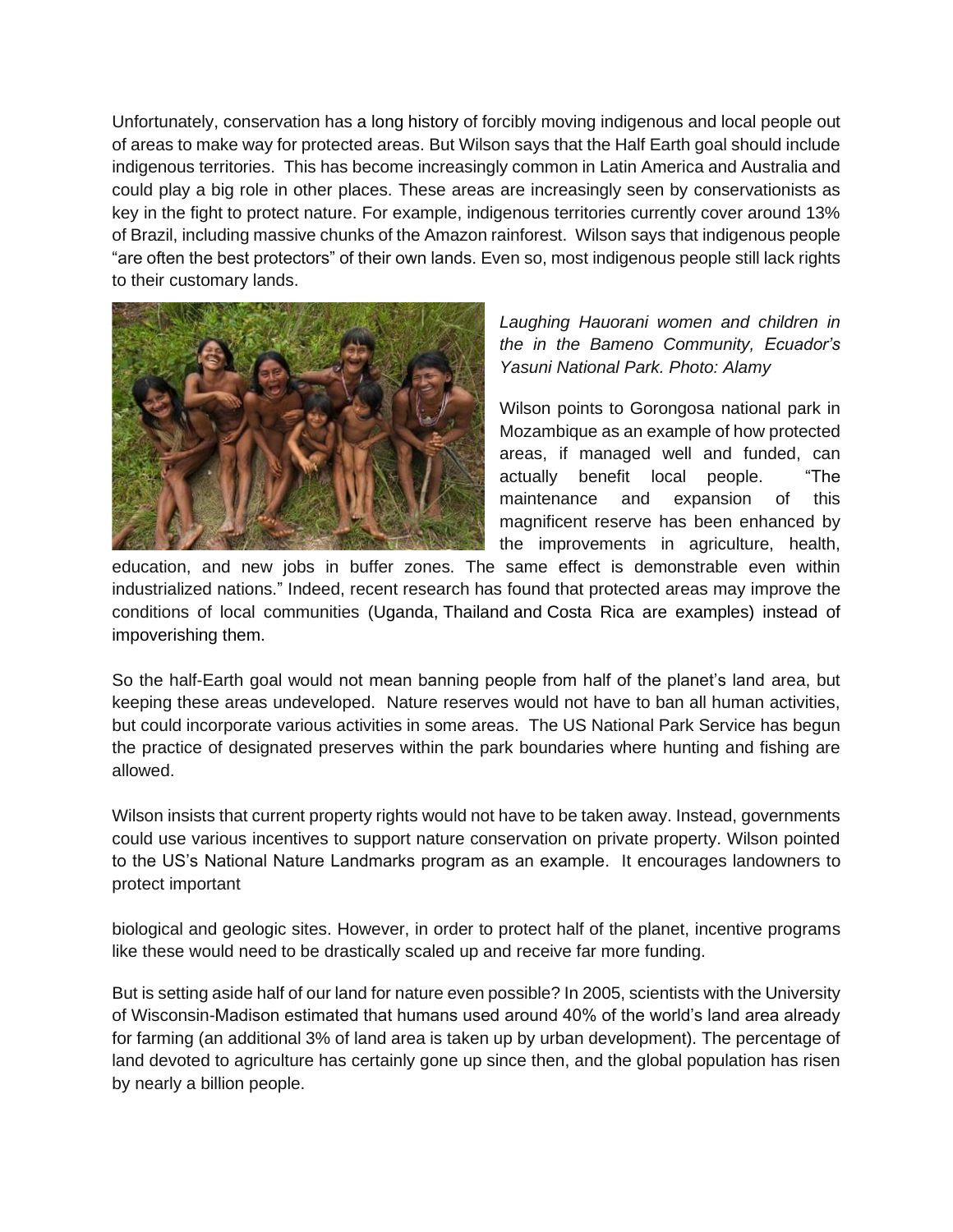As an example of measures that could be taken, since 75% of our agricultural land area is currently devoted to growing crops for livestock consumption, the amount of land required for agriculture today could be drastically reduced if people ate significantly less meat and livestock products.

Degraded or abandoned lands, of course, could also be rehabilitated and rewilded with species, tools that are increasingly popular among conservationists today. But, again, such activities would need to be drastically increased in order to achieve the half-Earth goal.

Relatively speaking, protecting half of the oceans would be far more straightforward. In addition to protecting portions of their coastlines, nations would have to come together to agree to restrict fishing in a significant percentage of the high seas, and exempt them from any future mining or fossil fuel extraction.

Again, habitat loss isn't the only threat to biodiversity today. We mentioned a barrage of other impacts, but biologists agree almost unanimously that habitat loss remains the biggest threat. And protecting more of the planet could also contribute to solving other environmental problems, including climate change.

## **30 by 30**

As an interim goal, a "30 by 30" strategy is gaining popularity. This calls for conserving 30% of our land and water by 2030. Scientific American, in "An Ambitious Strategy to Preserve Biodiversity,**"** By David [Shiffman,](https://www.scientificamerican.com/author/david-shiffman/) 10/4/2020 discusses this plan. [\(https://www.scientificamerican.com/article/an-ambitious-strategy-to-preserve-biodiversity/\)](https://www.scientificamerican.com/article/an-ambitious-strategy-to-preserve-biodiversity/)

The [2020 Democratic Party platform](https://www.demconvention.com/wp-content/uploads/2020/08/2020-07-31-Democratic-Party-Platform-For-Distribution.pdf) addressed many issues that excited scientists and environmentalists, including climate change, the return of science-based decision making to the EPA, and environmental justice. Its endorsement of the 30 by 30 plan, however, has received very little notice. The inclusion of a statement like this in a national party platform represents the largest boost for U.S. biodiversity conservation policy since the Endangered Species Act.

Representative Deb Haaland (D–N.M.) was a member of the Platform Drafting Committee, the author of a 30 by 30 resolution in Congress, and Biden's choice for Secretary of the Interior. She stated "Vice President Biden is committed to making the country more resilient to climate change and securing environmental justice, so I suggested that including the goal of conserving 30 percent of America's lands and oceans by 2030 would be a perfect fit for his platform."

The 30 by 30 goal isn't new, and it isn't radical eco-extremism. This goal been [discussed for](https://portals.iucn.org/library/sites/library/files/resrecfiles/WCC_2016_RES_050_EN.pdf)  [years](https://portals.iucn.org/library/sites/library/files/resrecfiles/WCC_2016_RES_050_EN.pdf) by the science-based conservation community and has been examined in [peer-reviewed](https://advances.sciencemag.org/content/5/4/eaaw2869)  [scientific journal articles](https://advances.sciencemag.org/content/5/4/eaaw2869) and detailed reports from well-respected nonprofits like [Defenders of](https://defenders.org/sites/default/files/2020-07/getting-to-30x30-guidelines-for-decision-makers.pdf?utm_source=webstory&utm_medium=social&utm_campaign=report-30x30guidelines-071520)  [Wildlife](https://defenders.org/sites/default/files/2020-07/getting-to-30x30-guidelines-for-decision-makers.pdf?utm_source=webstory&utm_medium=social&utm_campaign=report-30x30guidelines-071520) and the [Center for American Progress.](https://www.americanprogress.org/issues/green/reports/2019/08/06/473242/much-nature-america-keep/) In addition to a [resolution in support of this](https://www.congress.gov/bill/116th-congress/senate-resolution/372/cosponsors?searchResultViewType=expanded)  [goal](https://www.congress.gov/bill/116th-congress/senate-resolution/372/cosponsors?searchResultViewType=expanded) being introduced in Congress, it has been introduced in several state legislatures [including](https://www.scstatehouse.gov/sess123_2019-2020/prever/1024_20200121.htm)  [that of South Carolina,](https://www.scstatehouse.gov/sess123_2019-2020/prever/1024_20200121.htm) hardly a hotbed of far-left activism.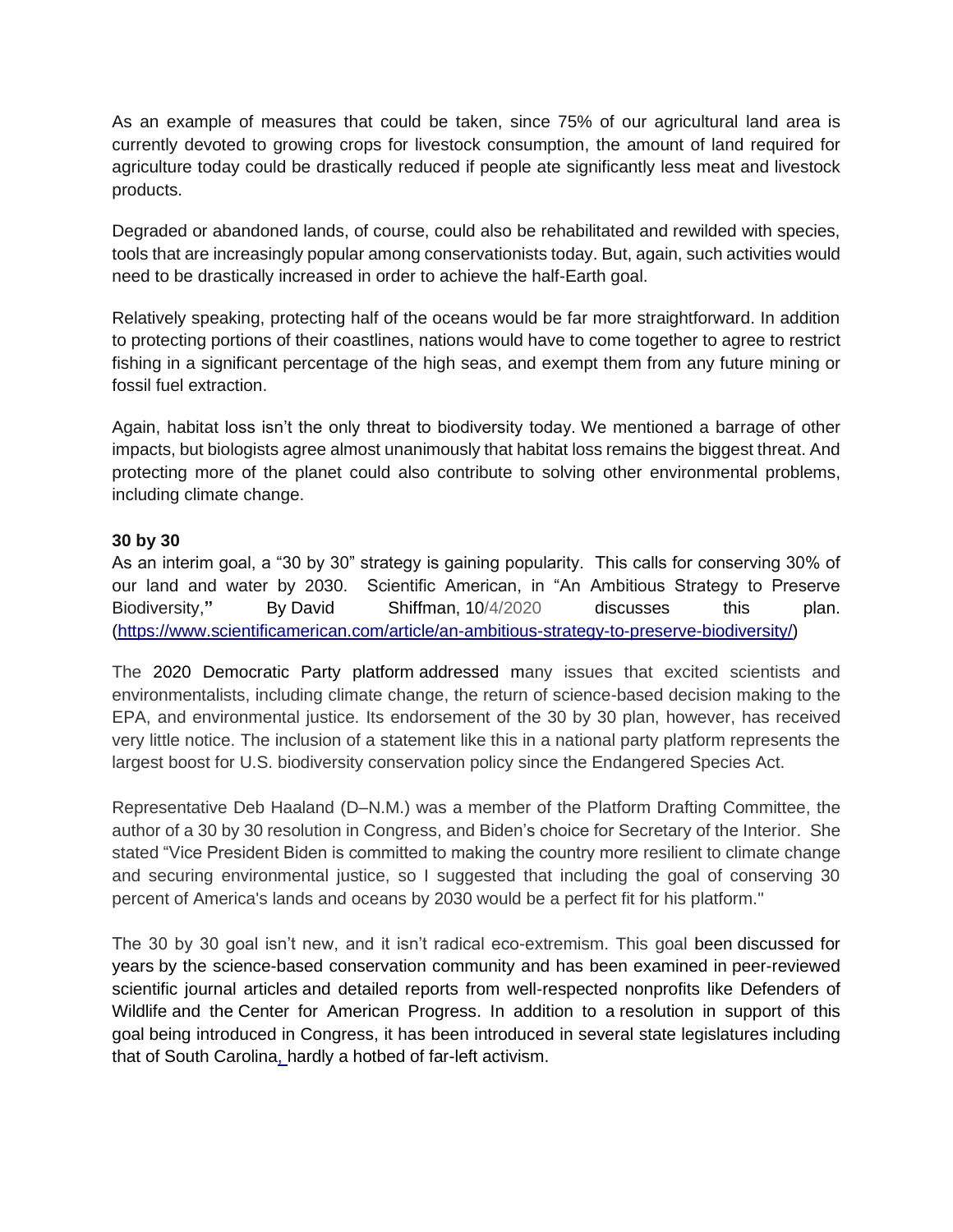According to Lindsay Rosa, a senior conservation scientist at Defenders of Wildlife's Center for Conservation Innovation, the most commonly used figures suggest that currently about 12 percent of U.S. land and 26 percent of U.S. waters are protected, but there is a lot of land that's important for biodiversity conservation that isn't yet protected, and should be. "About 80 percent of our highest-biodiversity hotspots are currently not protected," Rosa says. "We have a long way to go."

It's also important *which* 30 percent we protect. Conserving a giant, undeveloped stretch of land with little life that no one wanted to develop anyway is not very helpful to either biodiversity conservation or climate resilience. We need to protect at least some of every major ecosystem, habitats that species of concern live in. That should be obvious but it is often ignored when [good](https://therevelator.org/protect-sharks-overfishing/)  [scientific input isn't heeded.](https://therevelator.org/protect-sharks-overfishing/)

Other important points:

+ When we're dealing with migratory species, it's important to protect [their migratory routes](https://conservationcorridor.org/corridors-in-conservation/) and not just their destination.

+ Obviously, human needs are vital when determining which habitats should be off-limits to large-scale resource extraction and development.

While some top-down (Federal) coordination is necessary, local involvement is critical, especially concerning natural resource management on Indigenous lands. "We need *continued* U.S. leadership to reach the goal of 30 by 30," Justin Kenney, the director of the 30x30 Ocean Alliance, stated. "And it's gaining more and more momentum!"

A national program to enact 30 by 30 would involve a series of new national parks declared by the President, but it would also include things like national wildlife refuges, national monuments, state-level protected areas, conservation easements on private land, and co-management with tribal leadership.

Does such a bold, ambitious, science-based environmental plan have a chance of happening in our hyperpolarized government? It really does, because conserving wildlife and wild places often has huge bipartisan support. In fact, 86 percent of voters support the specific goal of 30 by 30, including 76 percent of Republican voters, according to [a poll conducted by the Center for](https://cdn.americanprogress.org/content/uploads/2019/08/05133906/NatureAmerica-fig3-693.png)  [American Progress.](https://cdn.americanprogress.org/content/uploads/2019/08/05133906/NatureAmerica-fig3-693.png)

30 by 30 represents the last best hope for saving many of the United States' iconic species and wild places. It wouldn't have happened if Donald Trump was reelected. Not only was there no pledge like 30 by 30 in President Trump's campaign materials, but he has focused on [removing](https://therevelator.org/northeast-canyons-monument/)  [such protections.](https://therevelator.org/northeast-canyons-monument/) The Center for American Progress has described him as "the only president in U.S. history to have [removed more public lands than he protected.](https://www.americanprogress.org/issues/green/news/2020/05/21/485260/anti-nature-president-u-s-history/)"

*Scientific American* [broke their precedent of not endorsing presidential candidates to](https://www.scientificamerican.com/article/scientific-american-endorses-joe-biden/) endorse Joe [Biden](https://www.scientificamerican.com/article/scientific-american-endorses-joe-biden/) and noted that Biden "has a record of following the data and being guided by science."

The Sierra Club also supports the 30 by 30 plan: [\(https://www.sierraclub.org/sites/www.sierraclub.org/files/program/documents/30x30Conservatio](https://www.sierraclub.org/sites/www.sierraclub.org/files/program/documents/30x30Conservation_Lands_FactSheet_07_web.pdf)